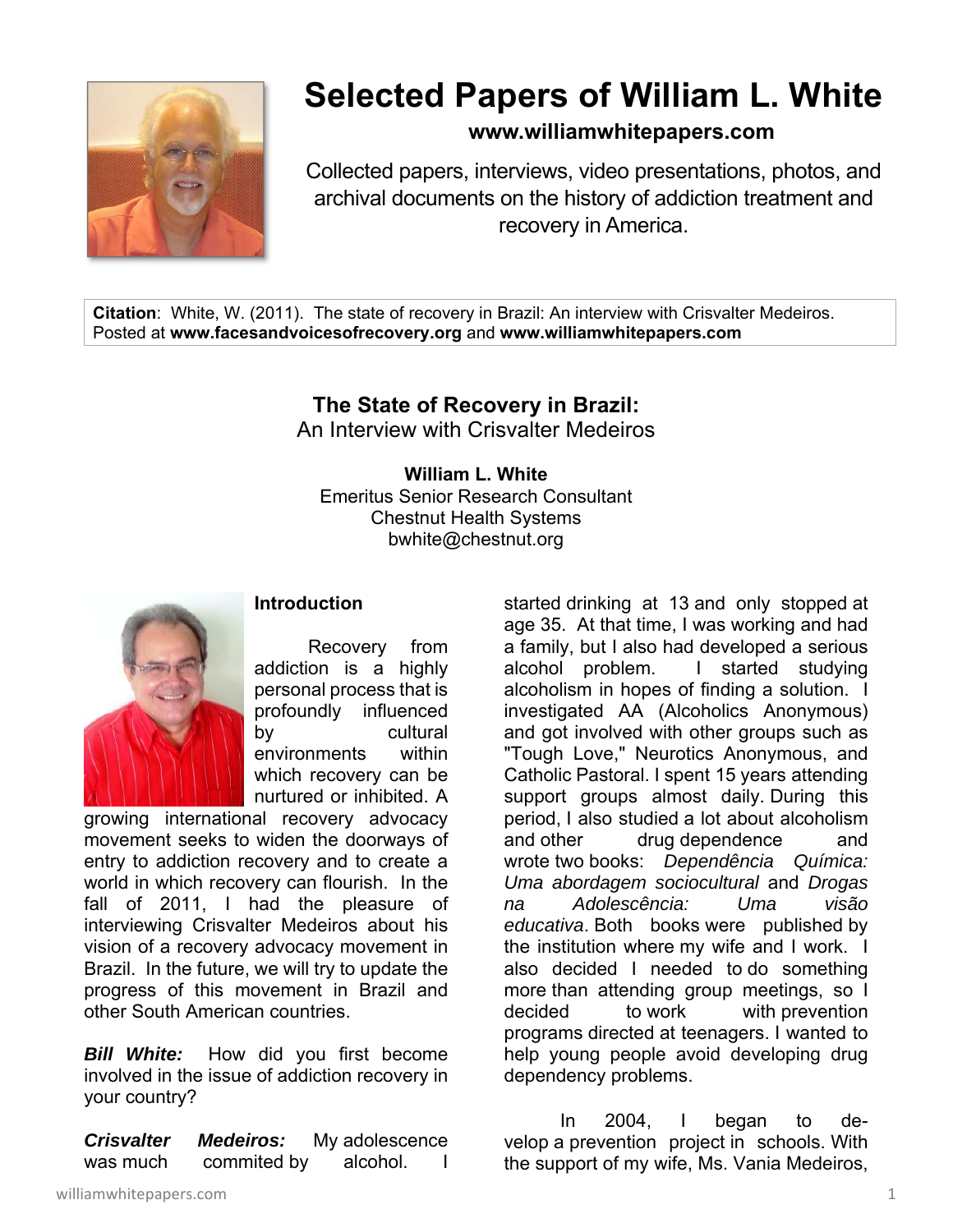we developed a prevention project called "Programa Rede Viva." This program was developed with the integration of recovery programs of mutual aid societies (Tough Love and Beyond and the Alateen program) and educational projects involving scientific and technical knowledge of students. We started with a group of 20 teenagers and helped some of them who were already having alcohol and drug experiences. We did this work in schools, and by 2009, we had more than 200 young people participating. We eventually had to stop when we failed to receive federal funds from the Ministry of Education. We were never able to generate support from school administrators in Brazil for such an initiative. They did not recognize the importance of drug prevention and, like most educators in Brazil, saw the response to the drug problem as the responsibility of the health departments or the police.



*Crisvalter Medeiros presentation to Sobriety Pastoral of the Catholic Church*

 During the time of operation of the "Programa Rede Viva," we did a TV interview program for three years. In this program, I interviewed people who worked in the field: psychologists, social workers, educators, and psychiatrists. I also talked to people representing various recovery mutual aid societies. I understood that it would be very important to create a space in the media so they could talk about recovery. This was very difficult because these people did not want to show their faces because of their fear of social discrimination. In 2009, there

was a new manager at the TV station who closed the program, explaining that he did not want that kind of TV program.

We also experimented with a recovery program rooted in spirituality, TOV (Talleres de Oracion y Vida), with young people in a situation of deprivation of liberty as a result of drug use. We performed an event that occurred in a religious community treatment setting (Fazenda da Esperança), which included young people who participated in the "Programa Rede Viva." This program included young people in recovery. Another initiative was a course for residents of a rural community about prevention and drug problems in the family.

**Bill White:** What activities have you been involved with since these early programs?

**Crisvalter Medeiros:** We performed four major conferences of national scope with professionals from universities in our more developed regions, always with the focus on improving the conditions of prevention in our region. In 2008, we managed to raise funds from federal, state, and local people to carry out a postgraduation lato sensu, which was directed toward 50 professionals working in public and private care for drug users. Currently, we offer courses on prevention for teachers and other professional schools. We also offer conferences for the movements of the Catholic and Protestant churches and other communities.



*Conference on drug prevention for school educators*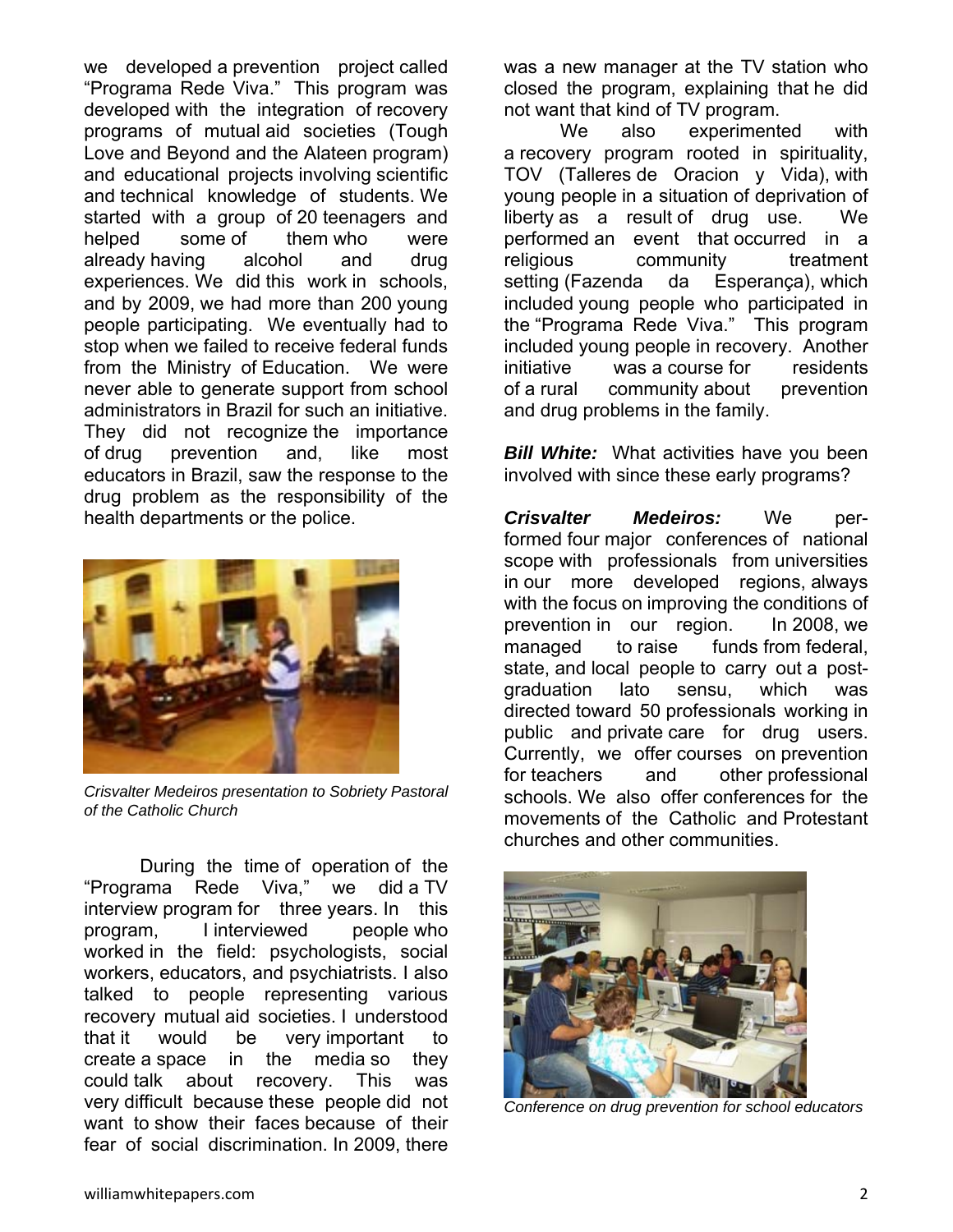At the end of 2010, we approved the establishment of a Regional Centre of Reference

for Training Professionals working in the area of drugs in our State. We participated in a public call through an announcement of the federal government, specifically the Secretaria Nacional de Políticas Públicas sobre Drogas (SENAD), the body that coordinates the Drug Policy in our country. We are currently coordinating four courses with the participation of 350 professionals. This work can be seen on the site (www.crrifpb.com.br).

 There are many difficulties with these activities because we are using a methodology that, in our view, is still very much focused on the professional role. The curriculum of these courses is set by the SENAD. This body has not yet mediated the political tensions between professionals and the recovery community. There are in this field of work many conflicts involving corporate interests. On the other hand, the recovery community is disorganized and remains hidden in total anonymity. The teachers at the centre are from regions of the country with more advanced academic resources. However, they do not have the academic or technical experience to increase the competence of people in recovery in a systematic way. While there is talk of social reintegration of former drug users by professionals, there are a few nongovernmental initiatives involving people in recovery.

 You could say that today in Brazil, treatment has been dominated by the moral vision or mental illness. The stigma of the dependent is associated with crime or insanity, and most interventions are through the prisons or psychiatric hospitals. Here, we have not heard talk about recovery; the word is confused with treatment among the professionals. In this sense, we understand the importance of organizing a movement of recovery advocacy.

In 2008, we

discovered media advocacy, and only in 2011 did we discover the recovery advocacy movement. We see the need to change our view, and we

dissemination of this idea. This is the approach we were trying to find that could involve both professionals and the recovery community. The recovery community also has difficulties. For example, the members of AA do not admit that someone outside of AA can understand recovery, and professionals underestimate what people in recovery can contribute. We are organizing material for the initial course on Recovery Advocacy for people of mutual aid societies (AA and Al-Anon, ToughLove, Narcotics Anonymous, and therapeutic communities, and individuals that have made recovery through other experiences). In fact, we are just beginning this work of advocacy. We know it will be a great challenge to change the treatment paradigm to the paradigm of recovery. But we very much hope that we get ahead, especially with your support.

are planning activities for the study and



*Brazilian Association of Studies on Alcohol and Other Drugs* 

*Bill White:* What was the particular spark that began your work on recovery advocacy through use of the media?

**Crisvalter Medeiros:** In the course of my studies, I met a teacher, Luca Santoro, who had lived 20 years in England and gave a class on advocacy and media advocacy. My basic training was journalism, so I decided to focus on media advocacy. I read the book of Lawrence Wallack, *Media Advocacy and Public Health: Power for Prevention* (Media Advocacy Group University of Berkeley, 1993). Searching the internet, I found the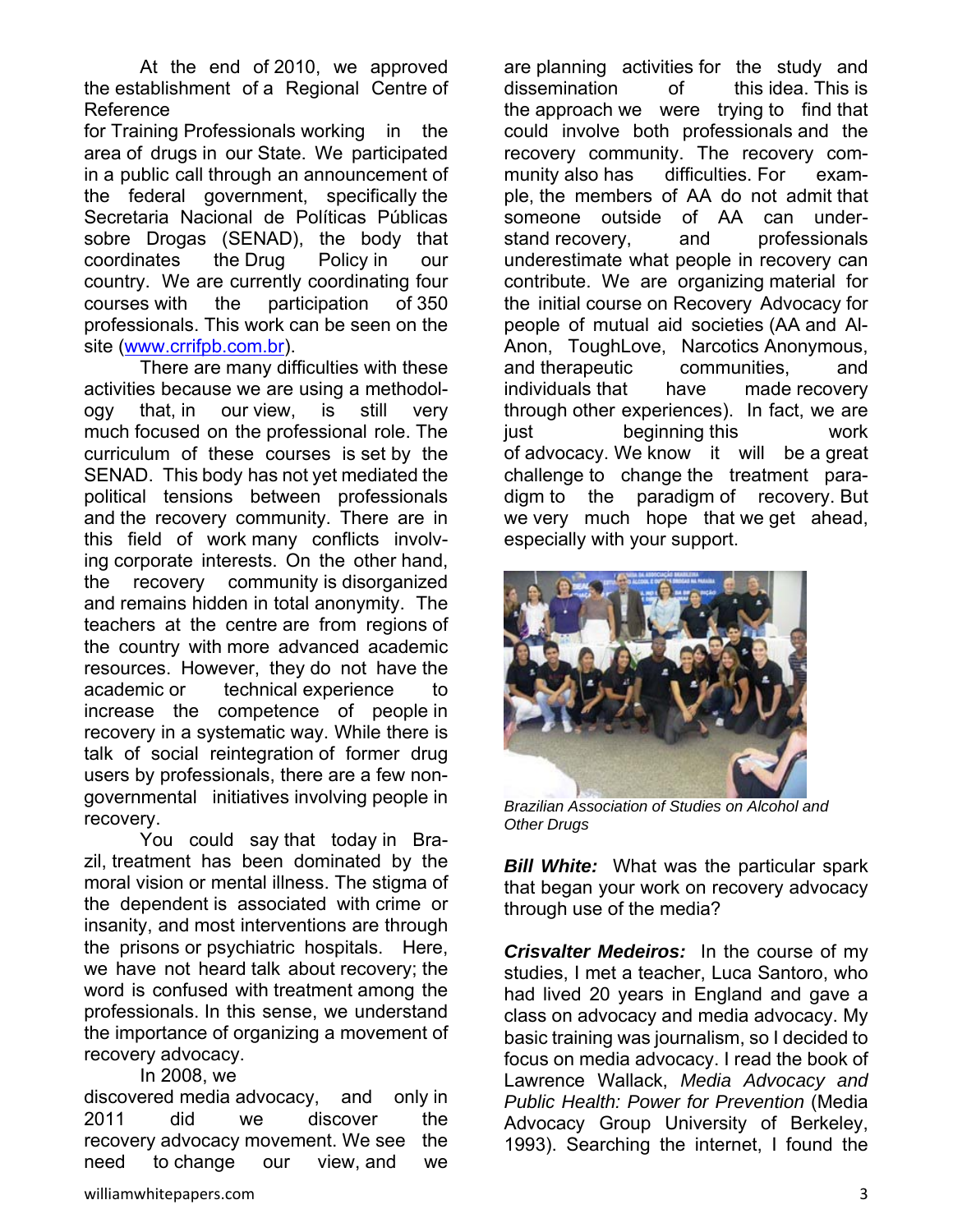sites www.williamwhitepapers.com and www.facesandvoicesofrecovery.com, so I also discovered recovery advocacy. I understood that was what we needed in Brazil today to break the prejudice against people in recovery. I became interested in the subject, so I bought on the Internet *Let's Go Make Some History: Chronicles of the New Addiction Recovery Advocacy Movement*, and also ordered the *Recovery Advocacy Toolkit* from Faces and Voices of Recovery.

*Bill White:* Let me back up a bit and ask you to describe the current state of alcohol and drug problems in Brazil.

*Crisvalter Medeiros:* In Brazil, 52% of the population reports use of some drugs, and lifetime use of alcohol is 74.6%; 12% are dependent on alcohol. I live in a region where the alcohol dependency rate is 16%. In Brazil, 17,000 people die annually in traffic accidents related to alcohol misuse. Tobacco is used by 40% of the population, and 10% are dependent. Illicit drug statistics are comparatively low, but the crack epidemic is growing more and more.

 Scientific research in the area of drugs in Brazil is very recent. One of the best-known centers of excellence in this area, CEBRID, Federal University of São Paulo (UNIFESP), was implemented in 1978, and UNIAD, also at UNIFESP, was implemented in 1994. The only academic alcohol and drugs resource in the Northeast is the CETAD Federal University of Bahia (UFBA), which began operations in 1985. In the Northeast, no university except UFBA has an academic program of alcohol and drugs. It means that this problem has no scientific status in the region.

*Bill White:* To what extent has alcohol and drug use been integrated into the Brazilian culture?

*Crisvalter Medeiros:* Brazil has a strong culture of alcohol and drug use. Our popular festivals, such as Carnival, and others are marked by very heavy drinking. I

say that Brazil is the paradise of the alcohol industry. Although we have a decree that controls the use of this drink, this law is not respected, and Brazilians suffer greatly from the impact of this problem in their lives, including young people.

*Bill White:* What laws govern alcohol and drug use in Brazil?

*Crisvalter Medeiros:* The national law on drugs (11.343) decriminalized the personal use of drugs. In practice, the user, when caught, does not go to jail. The Supreme Court, by unanimous decision of its ministers, has released marijuana of legal consequences and as a result of this, young people are increasing their use. Currently, a committee of the Congress is preparing a reform of national legislation on drugs.

*Bill White:* How would you describe the state of addiction treatment in Brazil?

*Crisvalter Medeiros:* I understand that we are out of the stage of judgmental and moralistic views of drugs and just entering the phase of treatment. The problem is that our methodologies are flawed. With the reform of asylums, many psychiatric hospitals were closed. The method of treatment in a closed environment is in crisis. The government has established centers called CAPS-Psychosocial Care Centers to meet drug users. In CAPS, their days are filled with therapy groups and workshops. In the late afternoon, they are released. The relapse rate is very high, and the model is being heavily criticized as not working for many people. The CAPS model remains the official treatment in Brazil and is defended by most psychologists.

*Bill White:* Is there much of an understanding of recovery in Brazil?

*Crisvalter Medeiros:* The word *recovery* is completely unknown in the professional environment; the focus is almost entirely on the problem rather than the solution. Treatment does not include a focus on long